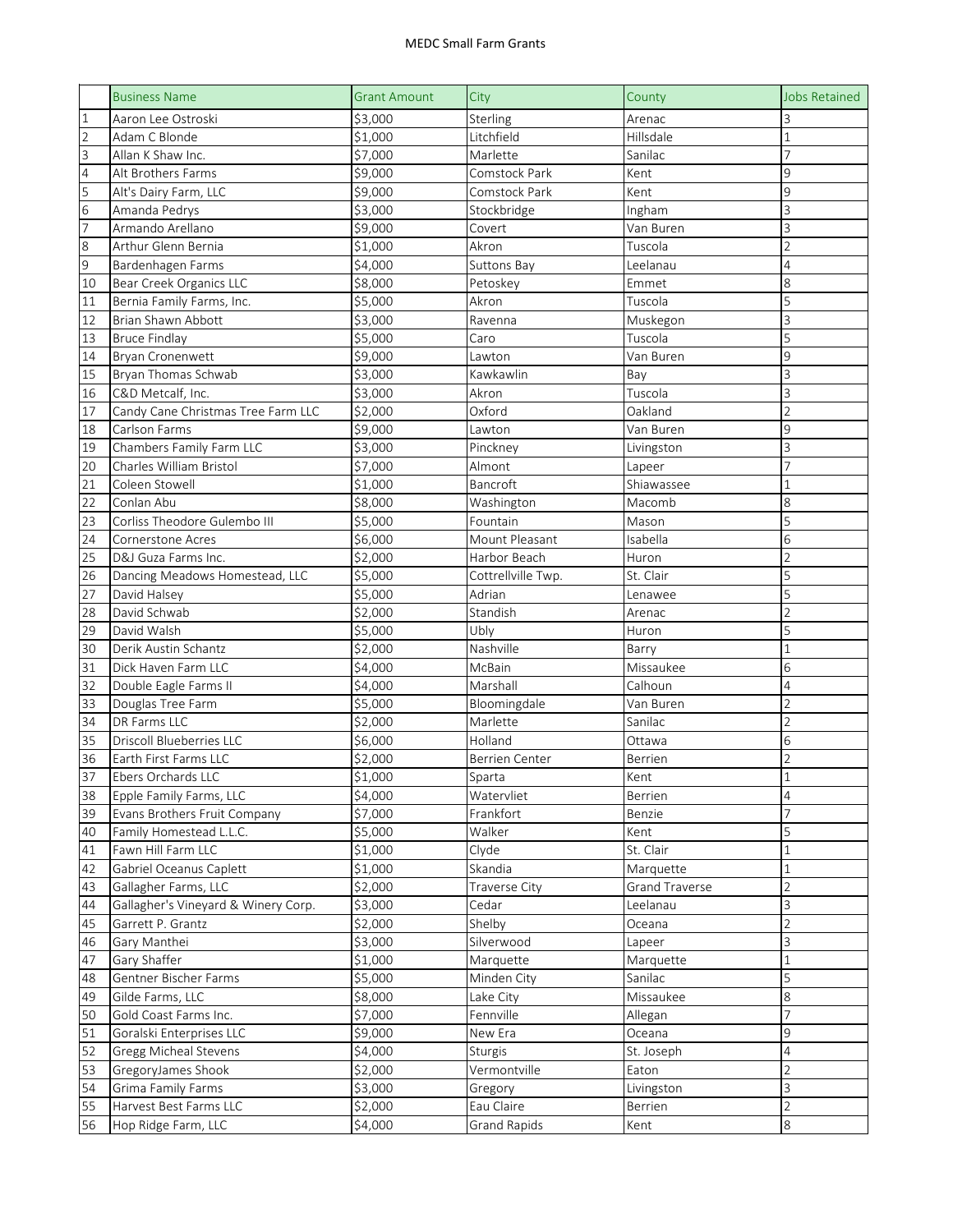| 57      | J & A Koebel Farm LLC                | \$5,000             | Three Oaks             | Berrien               | 5              |
|---------|--------------------------------------|---------------------|------------------------|-----------------------|----------------|
| 58      | Jacob Ostroski                       | \$3,000             | Sterling               | Arenac                | 3              |
| 59      | JADE                                 | \$9,000             | Pigeon                 | Huron                 | 9              |
| 60      | James Thomas Svrcek                  | \$1,000             | Corunna                | Shiawassee            | $\mathbf{1}$   |
| 61      | Jason William Loyer                  | \$4,000             | Harrisville            | Alcona                | 4              |
| 62      | Jay Brian Jollay                     | \$6,000             | Coloma                 | Berrien               | 6              |
| 63      | Jeremy Beebe                         | \$9,000             | Whittemore             | losco                 | 9              |
| 64      | JJ Morse Inc.                        | $\overline{$}2,000$ | Sparta                 | Kent                  | $\overline{2}$ |
| 65      | Jos. Kutchey & Sons LLC              | \$9,000             | Macomb                 | Macomb                | 9              |
| 66      | Kalamazoo Nature Center Inc.         | \$2,000             | Kalamazoo              | Kalamazoo             | 1              |
| 67      | Kevin Louis Zbytowski                | \$1,000             | Herron                 | Alpena                | 1              |
| 68      | Klein Cider Mill & Market LLC        | \$8,000             | Sparta                 | Kent                  | 8              |
| 69      | Kolarik Brothers Farm                | \$5,000             | Northport              | Leelanau              | 5              |
| 70      | Kroupa Farms LLC                     | \$7,000             | <b>Traverse City</b>   | <b>Grand Traverse</b> | 7              |
| 71      | Lake Ewald Farms, Inc.               | \$5,000             | Unionvillle            | Tuscola               | 5              |
| 72      | Larry Westmaas                       | \$1,000             | Marion                 | Osceola               | $\mathbf{1}$   |
| 73      | Leonard Klein                        | \$9,000             | <b>Grand Rapids</b>    | Kent                  | 9              |
| 74      | Loma Farm, LLC                       | \$7,000             | Traverse City          | <b>Grand Traverse</b> |                |
| 75      | M&G Farm LLC                         | \$2,000             | Munith                 | Jackson               | $\overline{2}$ |
| 76      | Malburg Acres LLC                    | \$2,000             | Hart                   | Oceana                | $\overline{2}$ |
| 77      | Mark Andrew Rottier                  | \$2,000             | Fremont                | Newaygo               | $\overline{2}$ |
| 78      | Mark Dale June                       | \$1,000             | Columbiaville          | Lapeer                | 1              |
| 79      | Mark Heidt                           | \$4,000             | Brockway               | St. Clair             | $\overline{4}$ |
| 80      | Marshall Family Farms, LLC           | \$4,000             | Vestaburg              | Montcalm              | 4              |
| 81      | MI Hop Alliance LLC                  | \$5,000             | Wixom                  | Oakland               | 5              |
| 82      | Michigan Timber Shack                | \$1,000             | Ortonville             | Oakland               | 1              |
| 83      | Moss Funnel Farms                    | \$9,000             | Bangor                 | Van Buren             | 9              |
| 84      | Murawski Farms Inc.                  | \$7,000             | Kinde                  | Huron                 | 7              |
| 85      | Nature and Nurture LLC               | \$4,000             | Ann Arbor              | Washtenaw             | 4              |
| 86      | Nicholas Raymond Rashotte            | \$1,000             | Standish               | Arenac                | 1              |
| 87      | North Concord Farms, Inc.            | \$7,000             | Concord                | Jackson               |                |
| 88      | Oak View West, LLC                   | \$9,000             | Westphalia             | Clinton               | 9              |
| 89      | Old Pine Farm                        | \$1,000             | Chelsea                | Washtenaw             | 1              |
| 90      | Paul Dost Farms LLC                  | \$4,000             | Reese                  | Tuscola               | 4              |
| 91      | Paul Thelen                          | \$5,000             | <b>Berrien Springs</b> | Berrien               | 5              |
| 92      | Presque Isle Farm LLC                | \$4,000             | Posen                  | Presque Isle          | 4              |
| 93      | Puschel Dairy Farm                   | \$8,000             | Hopkins                | Allegan               | 8              |
| 94      | <b>Richard Stone</b>                 | \$6,000             | Perry                  | Shiawassee            | 6              |
| 95      | <b>Robert Frederick Buetow</b>       | \$2,000             | Reese                  | Tuscola               | $\overline{2}$ |
| 96      | Roedger Bros. Farms LLC              | \$8,000             | Covert                 | Van Buren             | 8              |
| 97      | Roger G Ross                         | \$8,000             | Bruce Twp.             | Macomb                | 8              |
| 98      | Ronald Brinks Dairy                  | \$9,000             | McBain                 | Missaukee             | 9              |
| 99      | Rosemarie Stahl                      | \$8,000             | Monroe                 | Monroe                | 8              |
| 100     | Sauer Orchards, LLC                  | \$7,000             | Bloomingdale           | Van Buren             | 7              |
| 101     | Schwalliers Country Basket           | \$7,000             | Sparta                 | Kent                  | 7              |
|         | 102 Scott Friesen                    | \$8,000             | Perrinton              | Gratiot               | 8              |
|         | 103 Seeds and Spores Family Farm LLC | \$6,000             | Marquette              | Marquette             | 6              |
|         | 104 Steven Michael Cook              | \$2,000             | Bellevue               | Eaton                 | $\overline{2}$ |
|         | 105 Stoutenburg Farms                | \$8,000             | Sandusky               | Sanilac               | 8              |
| 106     | TaraAnthon Cattle and Mgmt., LLC     | \$9,000             | Gladwin                | Gladwin               | 9              |
| 107     | Ten Hens Farm, LLC                   | \$3,000             | Bath Twp.              | Clinton               | 3              |
| 108     | Terry Schaedig                       | \$1,000             | Pickford               | Chippewa              | 1              |
| 109     | The Polk Around Farm LLC             | \$3,000             | Ortonville             | Oakland               | 3              |
| 110     | The Tradewind Co. LLC                | \$1,000             | Portage                | Kalamazoo             | 1              |
| $111\,$ | The Wild Pumpkin Inc.                | \$5,000             | Beaverton              | Gladwin               | 9              |
| 112     | Thomas Warren Brodhagen              | \$6,000             | Honor                  | Benzie                | 6              |
|         | 113 Timothy Stein                    | \$1,000             | Powers                 | Menominee             | 1              |
|         | 114 Timothy Tubbs Farms, LLC         | \$8,000             | Hart                   | Oceana                | 8              |
|         |                                      |                     |                        |                       |                |